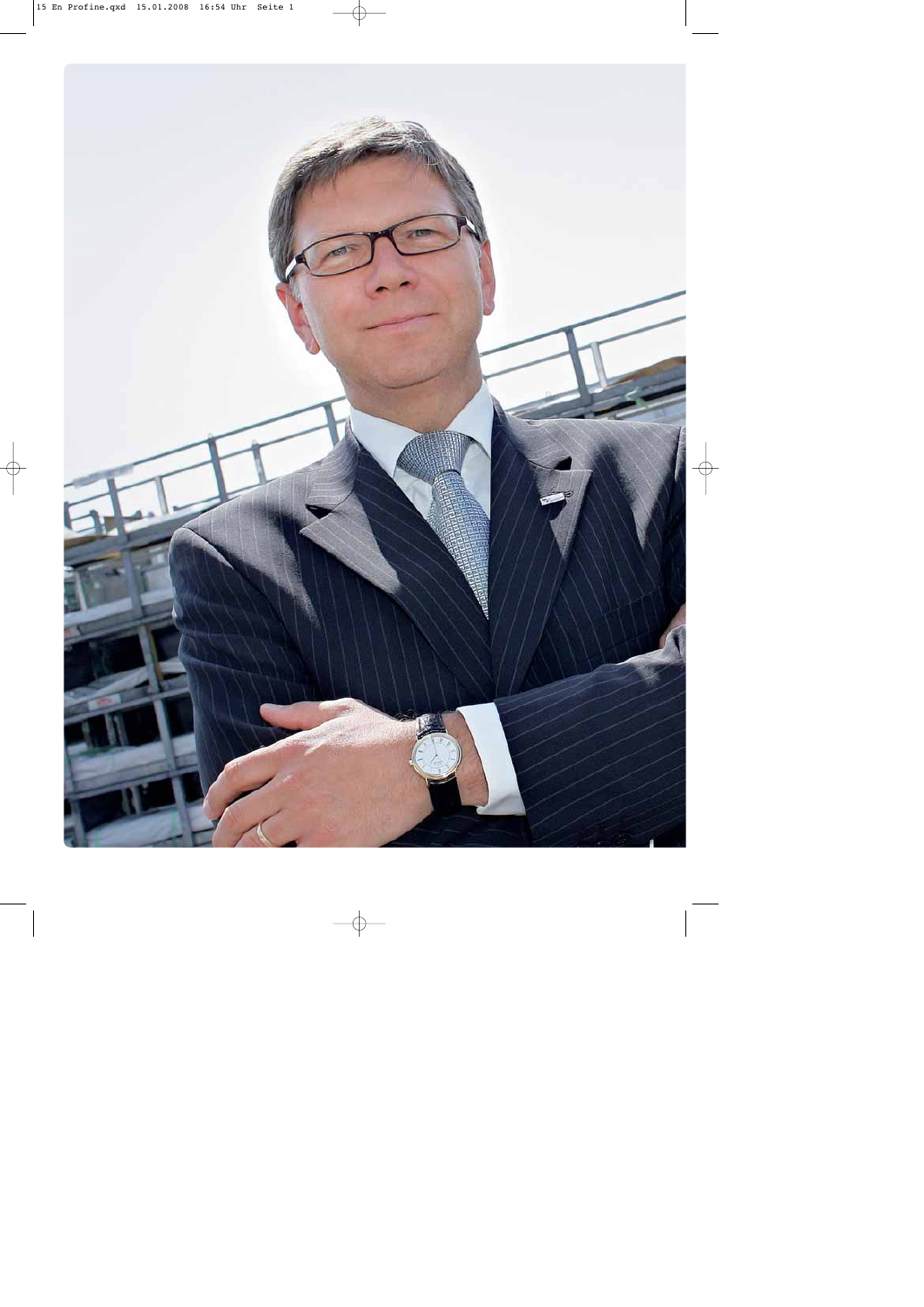## **Gaining** Profile

**Is it acceptable for a chief operating officer to stare out of the window while he is at work? Of course it is, even though the working day of Hans Herpoel, COO of Profine GmbH, is planned down to the minutest detail. The qualified engineer allows himself this luxury for good reason. His company manufactures the profiles from which modern plastic windows are produced. Since the company was restructured with the help of Porsche Consulting, it is now again looking far ahead into the future.**

By: Elmar Brümmer, Photos by: Mathias Hangst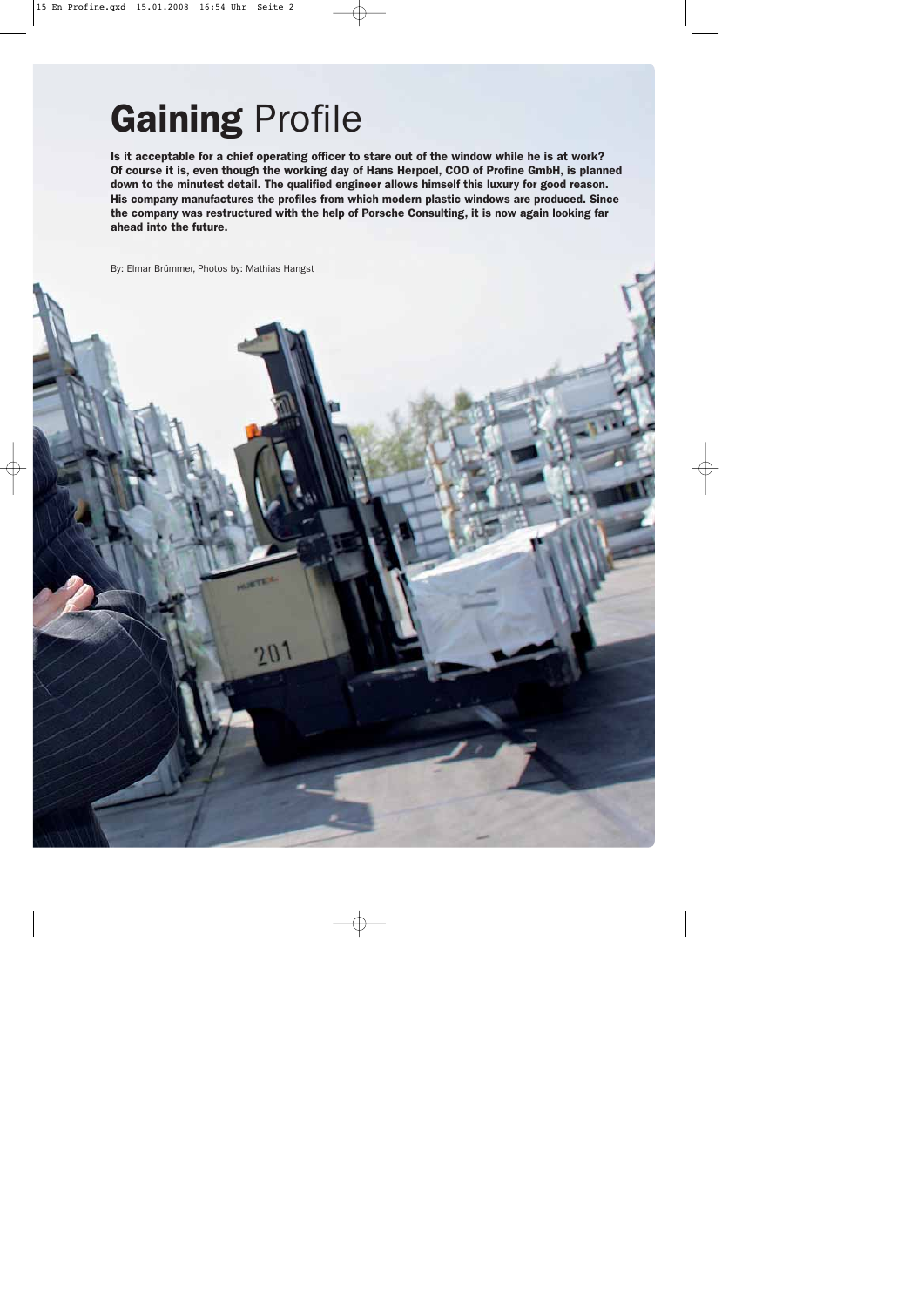From a purely technical point of view, the people at HT Troplast, which combines three global brands (KBE, Kömmerling and Trocal) under the umbrella of Profine GmbH, are experts when it comes to profiles. In order to provide this company, which was beleaguered at the start of 2005, with the new profile that the new owners wanted and a boost in efficiency associated with this, Hans Herpoel no longer wanted to rely solely on industry expertise. "We needed atypical solutions which still live up to our claim to be the 'best in the class'."

Porsche Consulting was then invited to Pirmasens for a "screening session:" Ten intensive workshop hours which allowed both of the future partners to gain an overall perspective. The consultants quickly recognized that the Profine Group's three sites in Germany (Pir-



Herpoel (center) and his comrades: Top service provider for the best

masens, Berlin, and Troisdorf) were virtually in competition with one another, that over many years the decisionmaking process within the company had been stifled, and that occasionally the necessary transparency, flexibility and productivity was lacking. In turn, Herpoel and his colleagues, who wanted to know in particular how a group of management consultants from the automotive sector would deal with the problems, immediately came to grips with the philosophy practiced by Porsche Consulting: "We were well aware that our problems could not be alleviated just by adopting academic theories. Beyond analysis, action was actually taken, and was taken immediately. Despite the quick wins which were highlighted, there was a discernible structure. Lots of improvements ran parallel with one another."

After just nine months of the working relationship, Gerhard Sommerer, chief executive office of Profine, was able to take stock: "For me, our successful turnaround also represents a chapter in the success story of Germany as a place to do business. It shows that here in Germany, with the good will of all parties involved, it is indeed possible to manufacture products profitably." With annual sales of  $\in 722$  million, Profine's result at the end of 2005 was again much better than it had been in the previous year (694 million). But it was not just the result that received a boost, but also the company's selfconfidence as profitability grew. By 2007, according to the ambitious approach adopted by Porsche Consulting, the goal was to save  $\epsilon$  20 million—and all the signs so far are that this target will have been achieved, since by the start of 2006 a large share of the potential had already been realized cost-effectively. During the peak phase of the restructuring measures, eight consultants were employed at Profine. The specification of requirements expressed a desire for

- optimization of the entire supply chain
- technology benchmarking
- optimization of the quality

Implementation involved more than just the unavoidable job cuts. In return for more flexible regulation of working hours, the remaining workers were given the assurance that their jobs would be safe until 2010. A plant vision was developed for each German site—this is because, equally as important as the potential to make savings, Profine also wanted to see an investment plan  $\rightarrow$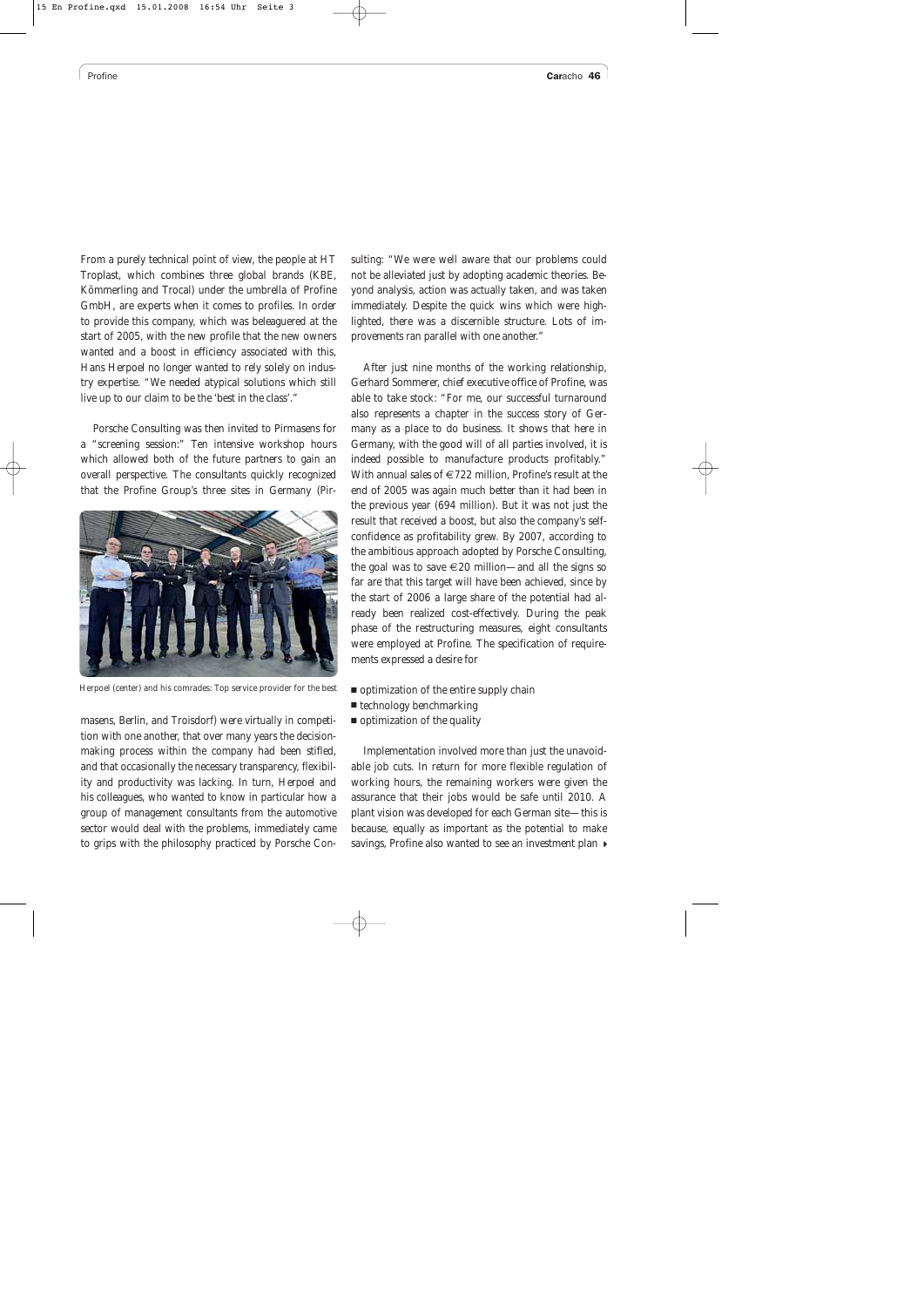

(Key) facts and figures: There is now a full perspective in production at Profine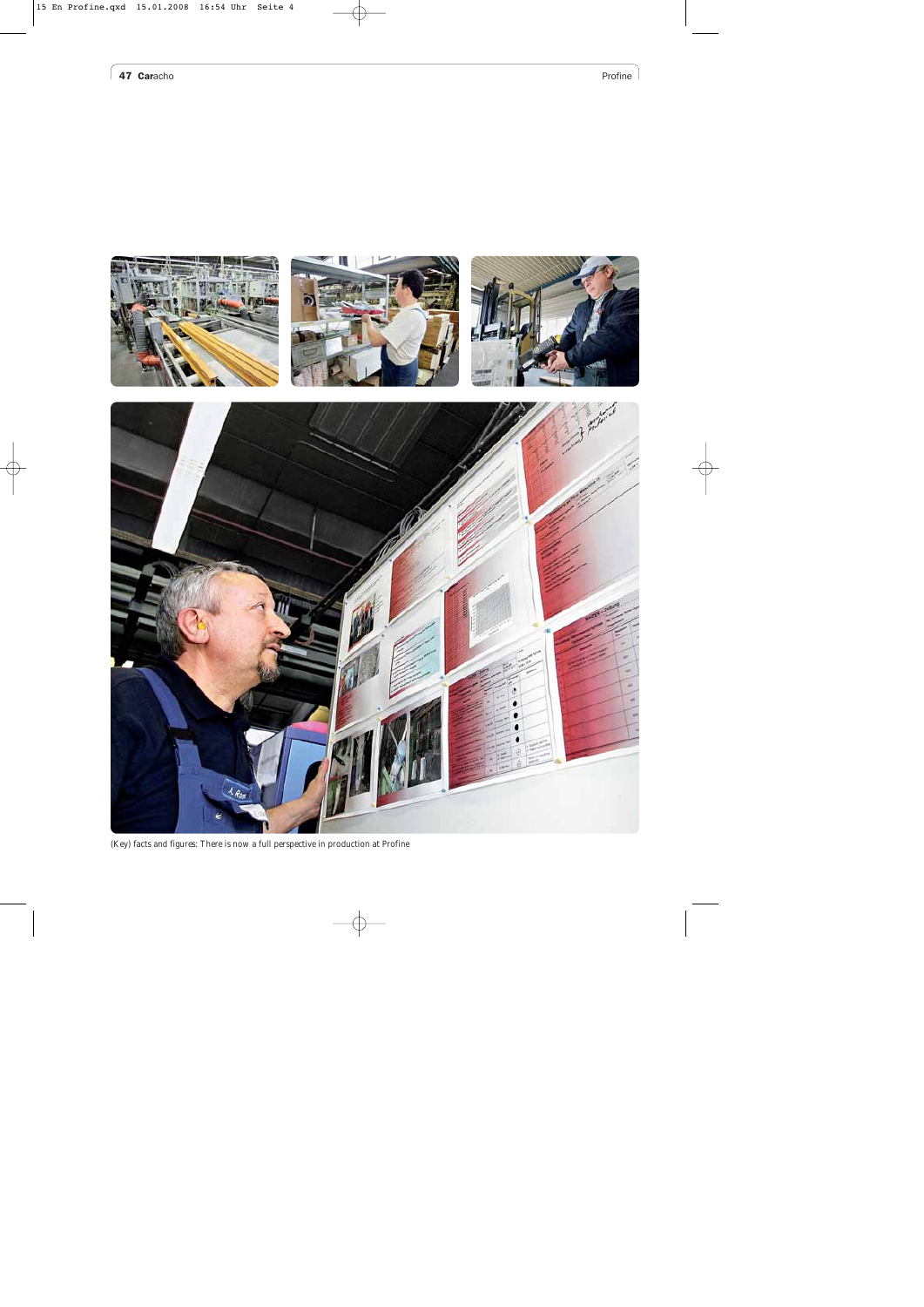

New profile for Profine: Productivity has been increased by 20 percent